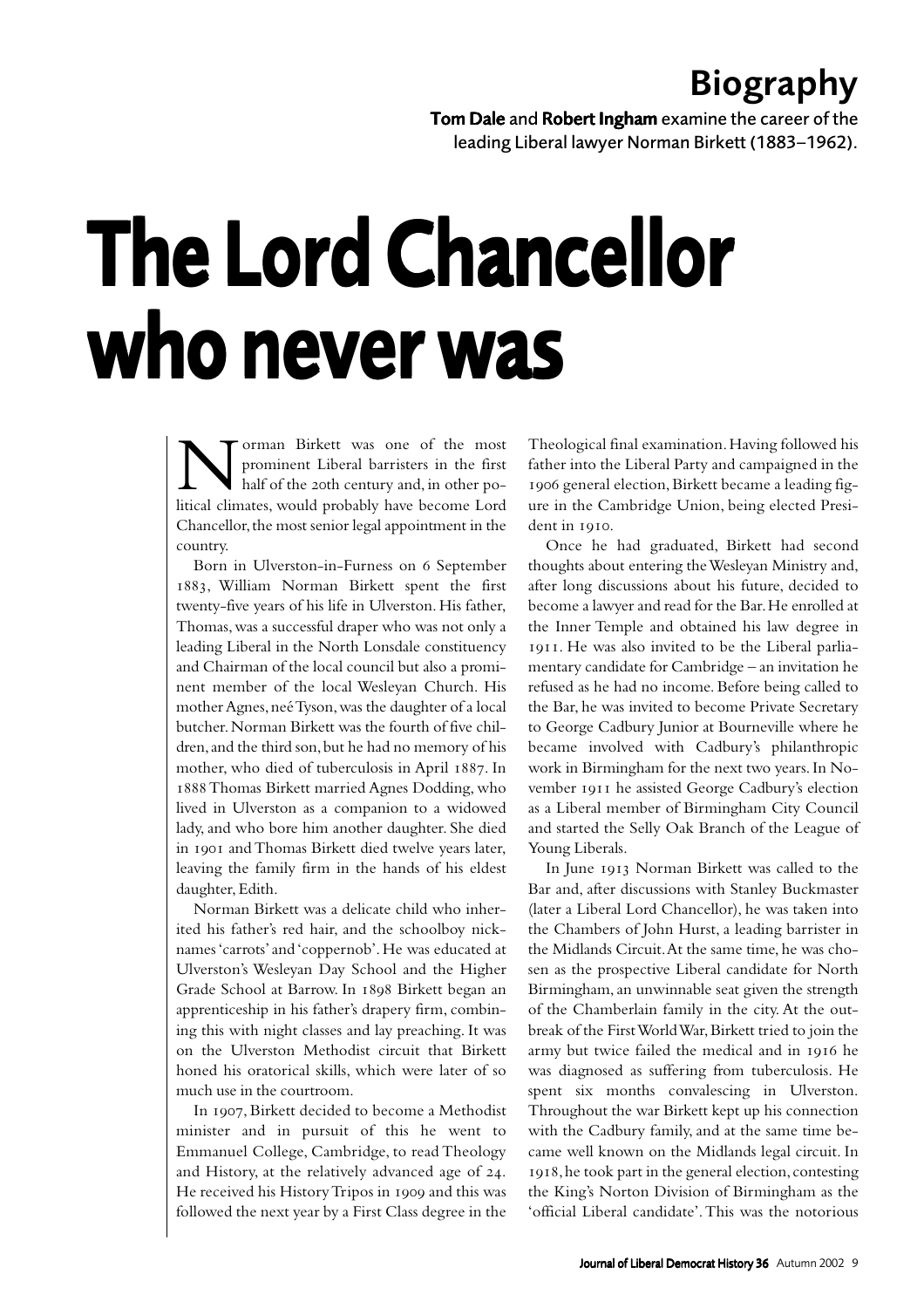EAST NOTTINGHAM PARLIAMENTARY ELECTION. 1031



'Coupon' election and the Coupon candidate for King's Norton was the Conservative Sir Hubert Austin – the well-known motor manufacturer. Birkett had no chance and came bottom of the poll.

Birkett's legal practice continued to grow and, in 1920 he joined Marshall Hall's chambers in the Inner Temple. Hall was one of the leading barristers of his day and had been impressed by Birkett's role in the prosecution in the notorious 'Green Bicycle Case', which concerned the death of a woman found shot in the head but otherwise untouched in a country lane, in which Hall was successful for the defence. Over the next three years Birkett teamed up with Marshall Hall and they became an almost unbeatable pair both in defence and prosecution and took part in many criminal trials in London and elsewhere.

For some years, Norman Birkett had known Ruth Nilsson, a Swedish girl known to friends as 'Billy', who was on the welfare staff at Bourneville, and a warm friendship had developed. Once or twice in the past Birkett had suggested that they should marry. The forthcoming move to London changed the situation. She decided to give up her post at Cadbury's and became

Birkett's wife. They were married on 25 August 1920 at St Pancras Registry Office. The Birketts set up home in Hampstead Garden Suburb. They had two children, Michael and Linnéa.

With the break-up of the Lloyd George Coalition Government, the death of Bonar Law, and the succession of Stanley Baldwin, there came a change in government policy towards tariff reform. Baldwin felt bound by previous pledges to put the new tariff policy to the electorate. Just two weeks before polling day in 1923, Norman Birkett was chosen as Liberal candidate for Nottingham East. The election was fought almost entirely on the tariff reform issue and the followers of Lloyd George and Asquith temporarily sank their differences and united. In Nottingham, where lace-making was the principal industry, Birkett argued that the town's prosperity depended upon the export of lace, and exports depended on imports. Tariffs would also mean dearer food for the housewife. Birkett and his wife plunged into a whirlwind campaign, fighting off the personal attacks of the Tory who said Birkett had no more than the 'the gift of the gab'. The result on December gave Birkett a majority of  $1,436$ , an outstanding victory as in 1918 the Tory majority had been over 4,000.

The new Parliament had 258 Conservative members, 191 Labour and 158 Liberals. The key to a new government was held by the Liberals. When Parliament met in January 1924, Asquith sided with the Labour Party to put them into power for the first time. A week later, Birkett made his maiden speech in a debate on a Labour backbench motion on state pensions for widows with children and wives and mothers where breadwinners had been incapacitated. Birkett supported the motion and went further, calling for consideration for unmarried mothers and, in some cases, divorced wives. His speech was a great success and the former Liberal Cabinet Minister C. F. G. Masterman described Birkett as a possible future Lord Chancellor. Birkett, however, had few political ambitions and his professional career remained his prime concern. Despite this, he was a conscientious attender at Westminster and, in spite of the physical strain involved, regularly visited his Nottingham constituency. Being an MP prompted Birkett to take an important step in his career. He applied to the Lord Chancellor to be made a King's Counsel and his application was granted in April 1924.

The downfall of the first Labour Government led to another general election which took place on 29 October 1924. The result was a Conservative landslide, precipitated by a scare about the Government's links with the Soviet Union, which drove many Liberals to the right. The Liberals lost  $118$  seats, including Nottingham East which Birkett lost by 1,446 votes to the Conservatives, with a Communist candidate polling over 2,000.

Birkett's legal career prospered, however, and he was involved in numerous sensational court cases. Among them were the notorious Gladstone Libel case when he opened for the defendant, Lord Gladstone, son of W. E. Gladstone, and the obscene publication case of *The Well of Loneliness*, a novel on the theme of female homosexuality, against Jonathan Cape Ltd and Pegasus Press when he appeared for the defence. The former case concerned a book entitled *Portraits and Criticisms* by Captain Peter Wright, in which W. E. Gladstone's interest in the welfare of prostitutes was characterised as 'pursuing and possessing every sort of woman'. Gladstone's



A Personal Word from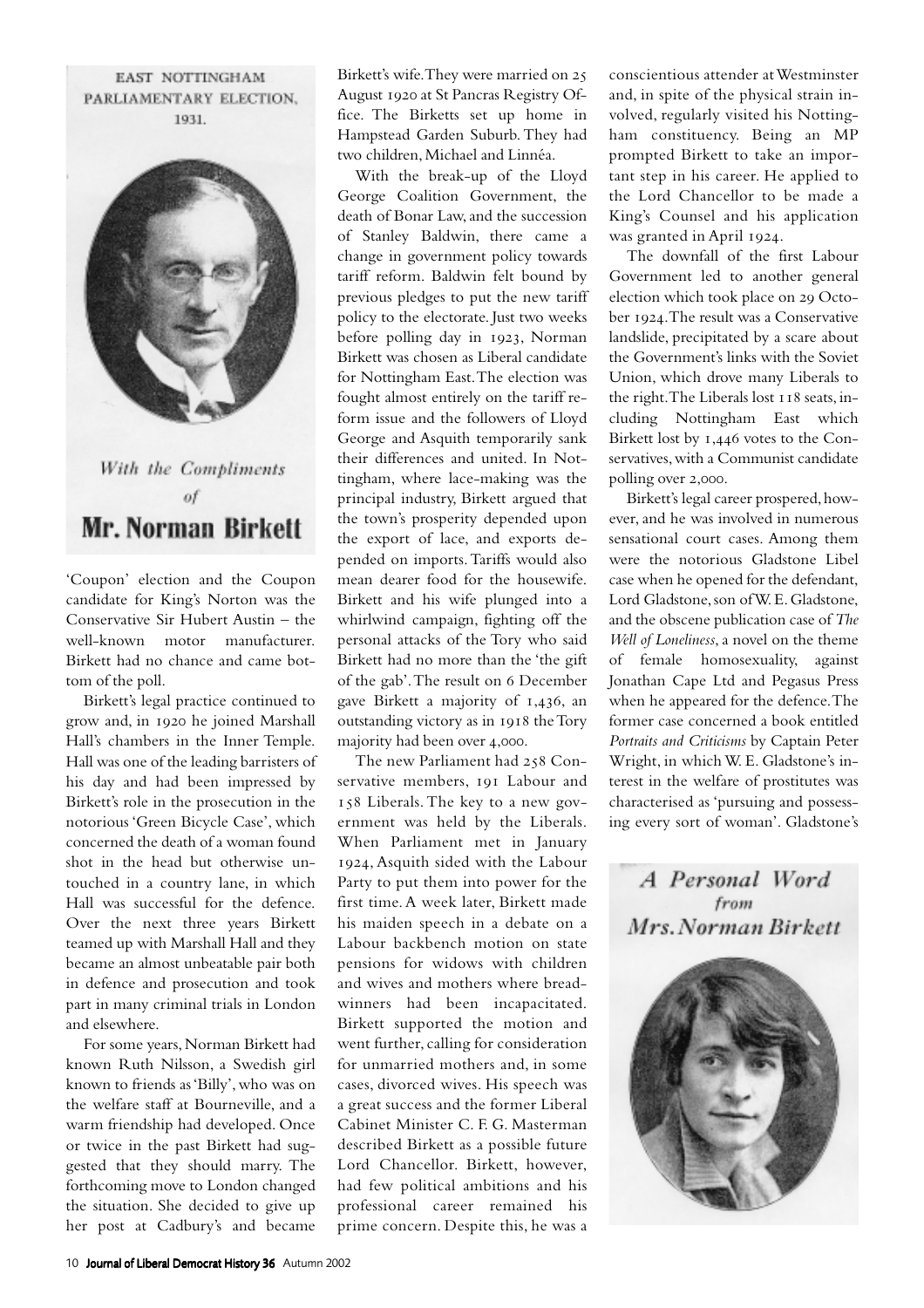two surviving sons wrote a deliberately insulting letter to the author in order to inspire a libellous reply which would allow the chance of a court case in which the allegations against their father could be tackled. Birkett, representing the Gladstones, won, but he lost the second as evidence of 'literary merit' was not permitted until the law was amended thirty years later.

In 1927 Birkett was able to move to a more substantial property in Chalfont, Buckinghamshire, where he lived for the rest of his life. He stood again for Parliament in 1929, regaining his old seat with a 3,000 majority. He reaped the rewards of nursing the constituency for some years, the retirement of the sitting Member, and the popularity of Lloyd George's fresh policy ideas. Birkett found only Liberal colleagues in the Commons, however, and the Liberals were now firmly established as the third party. Ramsay MacDonald again formed a government and had difficulty in filling the legal posts. Much to the disgust of his Liberal colleagues, William Jowitt KC – who had sat as a Liberal in the two previous parliaments and had just been re-elected – decided to join the Labour ranks in order to qualify for the post of Attorney General which had been offered to him by the new Prime Minister.

Birkett was approached by Downing Street with the tentative offer of the post of Solicitor General if he would follow Jowitt's example. He replied that he, for one, could not change his politics in twenty-five minutes and those who knew him best felt that, even if the Liberal Party were to disintegrate completely, he would not be seen taking refuge in the Labour ark.

Legal practice continued to keep him very busy and he appeared in many high-profile cases, but he kept up his attendance record at the House of Commons as best he could. Together with Sir John Simon, he became one of the two leading Liberal spokesmen on the legal aspects of government legislation, although his speeches were infrequent. His attack on a far-reaching clause in the Finance Bill of 1930, which infringed the principle of individual liberty, drew tributes from many, including Winston

Churchill. He was the Liberal spokesman on the controversial Trade Disputes Bill which the Government introduced in 1931. He set about tearing the Bill to tatters and, at the Committee stage, masterminded numerous amendments which were carried.

Ramsay MacDonald would have liked Birkett as Solicitor General and another opportunity to offer him the post arose in 1930. Birkett was strongly pressed to reconsider his refusal but he again declined and the post went to Stafford Cripps. Birkett was determined that he would only fill the post as a Liberal, though there seemed little hope of there ever being a Liberal government in power again. However, he again came close to being appointed when Ramsay MacDonald formed his National Government in the summer of 1931. Herbert Samuel, the acting Liberal Leader, urged MacDonald to offer the post again to Birkett who was prepared to accept on learning that other Liberals, such as Lord Reading, Lord Crewe and Samuel were to join the new government. A difficulty arose, however, when it became clear that there would only be one vacancy for a Law Officer's post, with Cripps but not Jowitt intending to stand down, and that was claimed by the Tories. Birkett could not accept a non-legal office, which would entail giving up his legal practice, and so his chance of serving in government passed.

The serious economic situation in the summer of 1931 led the Government to appeal to the country for a 'Doctor's Mandate', to do anything that was needed to alleviate the crisis. Parliament was dissolved and Birkett went back to Nottingham to face the electorate. Birkett was the 'National candidate' but he found himself opposed by Conservative and Labour candidates. Birkett was a convinced free trader, the Tory was protectionist, and confusion reigned as Ramsay MacDonald, the Prime Minister, endorsed Birkett rather than the Labour man. Although the result of the election was a sweeping victory for the National candidates, Birkett failed to hold his seat in Nottingham East.

It proved to be the end of his career in the Commons. He was invited to

become the candidate for Torquay, a seat won by a Liberal in 1923, but declined. In 1932, after the death of the prominent Liberal Member Sir Donald Maclean, he was offered the candidature in North Cornwall, but again declined. The alignment of the Liberals with the Conservative 'establishment' under the National label and the strong protectionist influence on the Government offended him. He was not surprised when Herbert Samuel and his followers resigned from the Government later in the year.

Birkett now devoted himself to his legal practice where he was considered to be at the very top of his profession. He was involved in many of the most prominent trials of the decade. At the outbreak of war in 1939, the Home Secretary appointed Birkett to chair the Home Office Committee for Appeals Against Internment Orders, under the Emergency Powers Act, and, over the next two years, it examined and reported on more than 1,500 cases. At the same time, he was invited by the BBC to give a weekly talk by way of answering the German propaganda talks by 'Lord Haw-Haw'. He did this until June 1940 when the BBC replaced Birkett with J. B. Priestley. Birkett's work was rewarded with a knighthood.

Birkett was next despatched to the United States and Canada on a goodwill mission. On his return in November 1940, he was invited to submit his name for appointment as a judge, a position he accepted, and he took his seat for the first time on 24 November . For the rest of the war, Birkett heard hundreds of cases. One noteworthy case in 1944 was an action brought by Learie Constantine, the West Indian cricketer, against the Imperial Hotel in London because it refused to receive and lodge him in accordance with its policy that it 'did not want to have niggers in the hotel'. After hearing the evidence, Birkett gave judgement for the West Indian.

On the last day of August 1945, Birkett was invited by Lord Jowitt, the Lord Chancellor, to be the British judge at the international German War Crimes trial to be held in Nuremberg. He accepted provisionally but, three or four days later, he was informed that